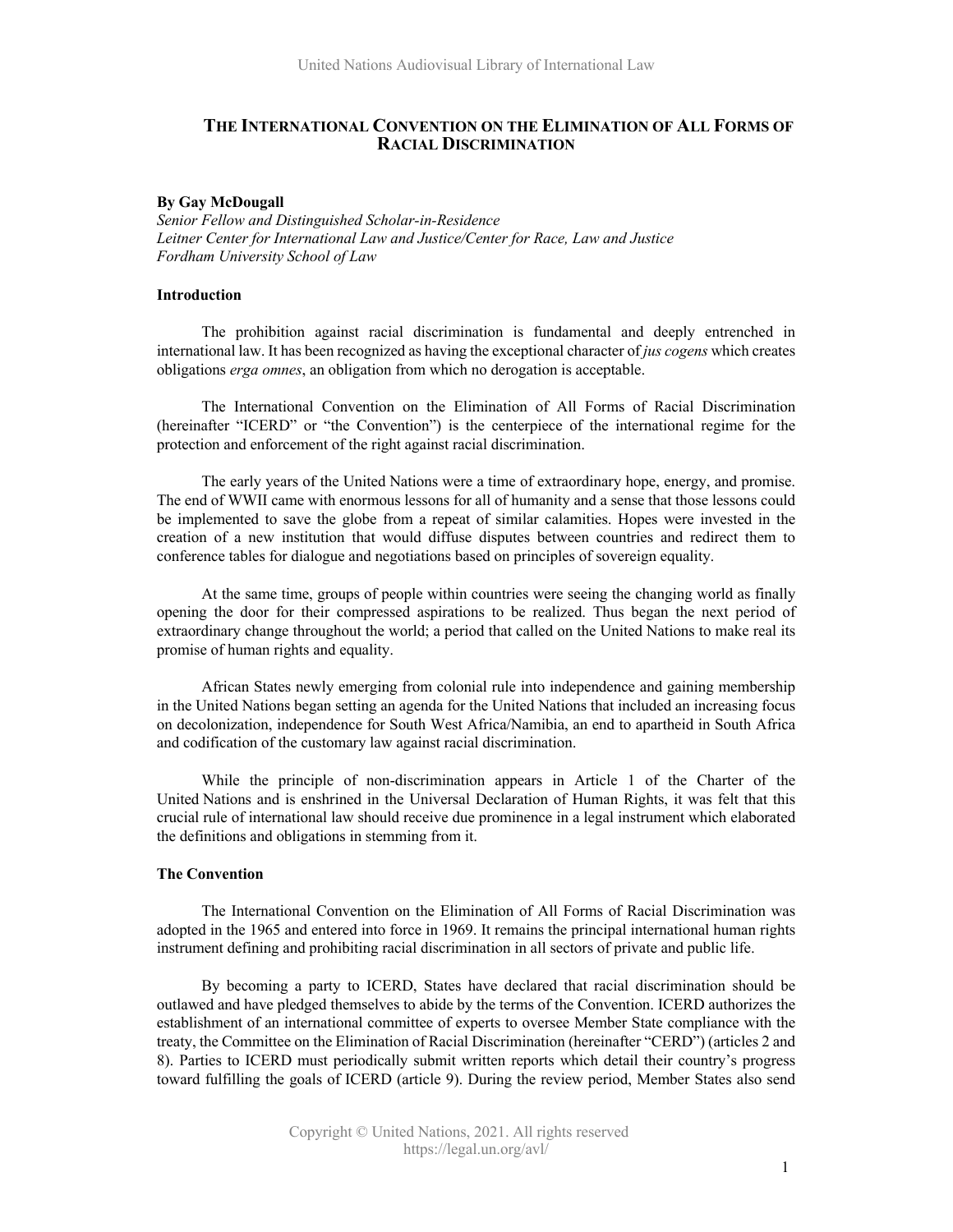government officials to answer the questions of committee members. To receive added insight into country conditions, CERD also receives reports provided by United Nations agencies, national institutes of human rights, and international and domestic NGO's.

Based on the country review, CERD issues an analysis and list of recommendations called Concluding Recommendations that are specific to that State party. Additionally, when deemed useful and appropriate, CERD also issues General Recommendations (G.R.) seeking to clarify or elucidate the full and appropriate interpretation of provisions of the Convention. General Recommendations are considered authoritative interpretations of the Convention.

Under its Early Warning and Urgent Action Procedure, CERD is also authorized to address governments concerning matters brought to its attention that are of an urgent nature. The objective is to prevent existing situations from escalating into conflicts and to limit the scale or number of serious violations of the Convention.

The Convention also authorizes CERD to consider Communications from individuals that make claims that they have suffered injuries as a consequence of the failure of the State party to fulfill its obligations under the Convention. Jurisdiction to considersuch Communications is dependent on a prior and separate ratification of article 14 of the Convention. Articles 11 to 13 give jurisdiction to CERD to consider Communications by one State party against another State party, a unique procedure which requires no separate ratification by the respondent State party.

This Note will summarize below some of the key provisions of the Convention.

## *a. Definition of Racial Discrimination*

The Convention defines "racial discrimination" as:

"any distinction, exclusion, restriction or preference based on race, colour, descent, or national or ethnic origin which has the purpose or effect of nullifying or impairing the recognition, enjoyment or exercise, on an equal footing, of human rights and fundamental freedoms in the political, economic, social, cultural or any other field of public life" (article 1).

This article makes several important points. First, it describes the prohibited basis for discrimination: "race, colour, descent or national or ethnic origin." Groups or persons who may be perceived as having the traits in this list are protected from discrimination under ICERD. This list is often referred to as the protected groups with reference to ICERD.

CERD has adopted General Recommendations to clarify that the ICERD protections in article 1 include groups not explicitly named but who fall within the Convention's broad criteria, such as women (G.R. 25), indigenous persons (G.R. 23), the Roma (G.R. 27), Dalits (G.R. 29), non-citizens including refugees (G.R. 30), African descendants, particularly those in the diaspora (G.R. 34), Muslims subjected to Islamophobia, and more generally persons whose religious identity has been "racialized," that is used as a basis for discrimination (G.R. 32).

Second, article 1 lists the categories of rights that may not be infringed by discriminatory conduct: human rights and fundamental freedoms in the political, economic, social, cultural or any other field of public life. These categories of rights are later elaborated on in articles 5 and 6. Article 5 of the Convention lists civil and political rights such as the right to political participation, freedom of speech, and freedom of movement. Article 5 also elaborates economic, social, and cultural rights, such as rights relating to work, housing, health care, and education. This list is not exhaustive. Under the chapeau of article 5, State parties must guarantee "equality before the law, notably in the enjoyment of the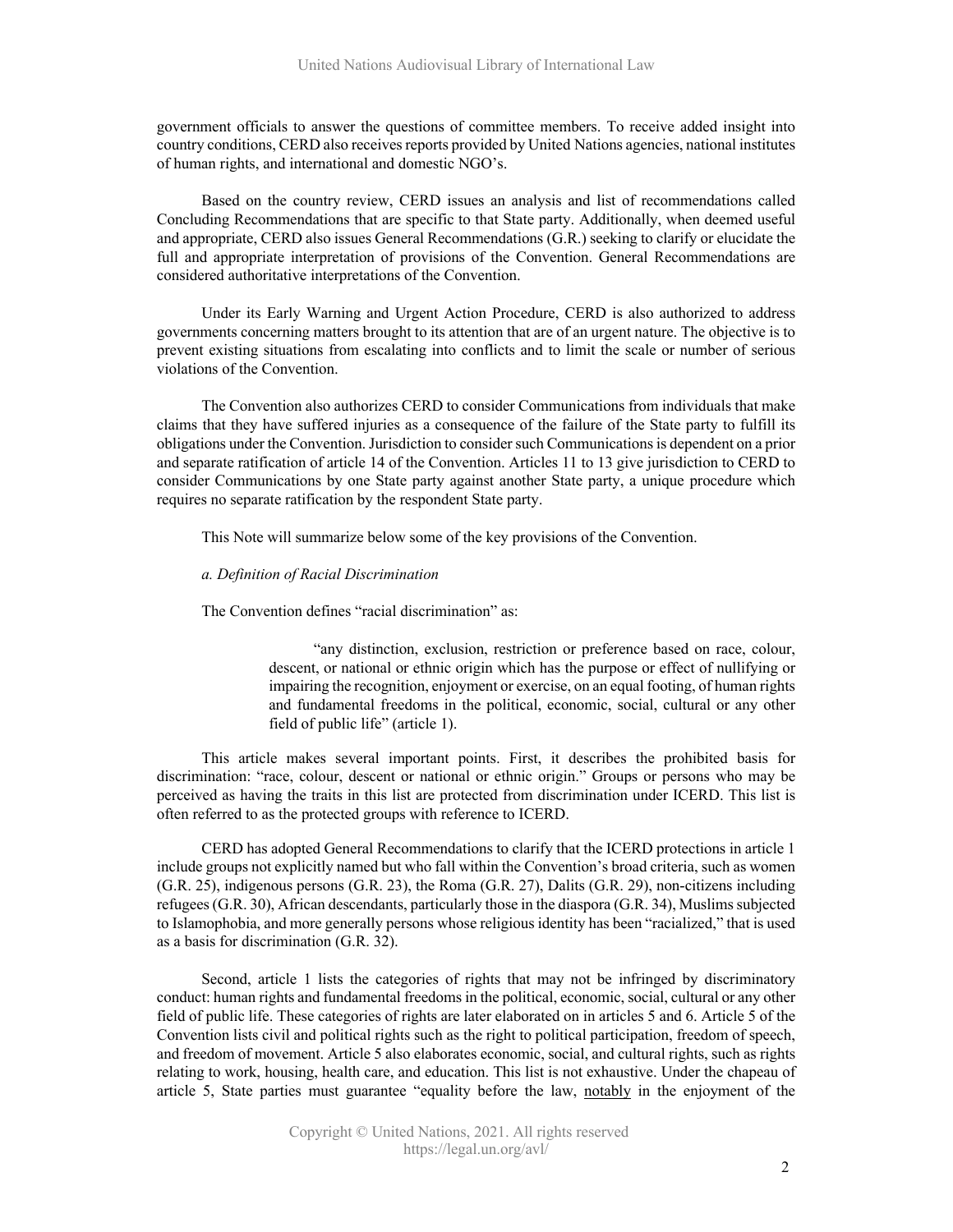following rights." [emphasis added] Further, article 2, para.1 (c) requires States to nullify any law or practice which perpetuates racial discrimination. Other provisions the Convention make clear that ICERD seeks to "eliminate racial discrimination in all areas of life." [emphasis added]

Article 6 guarantees effective protection from discrimination and remedies through equal access to competent and fair tribunals, prompt investigations and prosecutions followed by just and adequate reparations.

Third, article 1 describes the elements of the violation termed "racial discrimination". The term "purpose or effect" in article 1 refers to the nature of the violation not being dependent on whether the action was taken with discriminatory purpose or rather, unintentionally created a discriminatory impact or effect. Some commentators refer to the distinction between direct and indirect discrimination or between actions that are discriminatory on their face or facially neutral but with disparate negative impact on a protected group. CERD has explained that to determine whether an action is discriminatory it must have "an unjustifiable disparate impact upon a group distinguished by race, colour, descent, or national or ethnic origin" (G.R. 14).

The fourth important aspect of the definition of racial discrimination is the exception to the definition found in article 1(4). If distinctions between protected and other groups in society are being made for the sole purpose of correcting prior existing inequalities, then those actions shall not be considered discriminatory under the Convention so long as those corrective measures are only temporary re-alignments, as opposed to creating new permanent rights.

The definition in article 1 eliminates from the definition of racial discrimination an element of blame that might generate resistance to acknowledging or identifying a violation. Under the Convention, laws or policies can be considered racially discriminatory even if the initial cause did not have that purpose and might otherwise be totally justified. A State party has an obligation under the Convention to correct the inequity if it exists within the jurisdiction of the State even if it did not create the circumstances that led to the discriminatory situation.

Many of the structural barriers to racial equality are the result of facially neutral laws and policies. They may be policies that appear to meet a standard of "fairness" when measured in a context that excluded, perhaps mindlessly, certain population groups. Viewed from a different perspective or in a changed context, the reality of exclusion may become clear. Then, failure to take measure to change that reality perpetuates racial discrimination. Under article 1, the standard of equality embraced by ICERD is substantive equality, that is, equality of outcomes rather than merely procedural equality of opportunity.

## *b. State Obligations*

The States ratifying the Convention undertake to eliminate racial discrimination through all means, including legislation, policies, educational initiatives, or prosecutions. Each State party must act to end racial discrimination "in all its forms", to take no action as a State, and to ensure that no public entity does so whether national or local. States must not sponsor, defend, or support racial discrimination in any way. States must immediately review and rescind or nullify existing laws that create or perpetuate racial discrimination.

The prohibition against racial discrimination is absolute. There is no circumstance under which a derogation is allowed, and delays are not tolerated.

States also must take steps to immediately end discrimination by any person or organization and further, must encourage "integrationist multiracial" organizations or movements.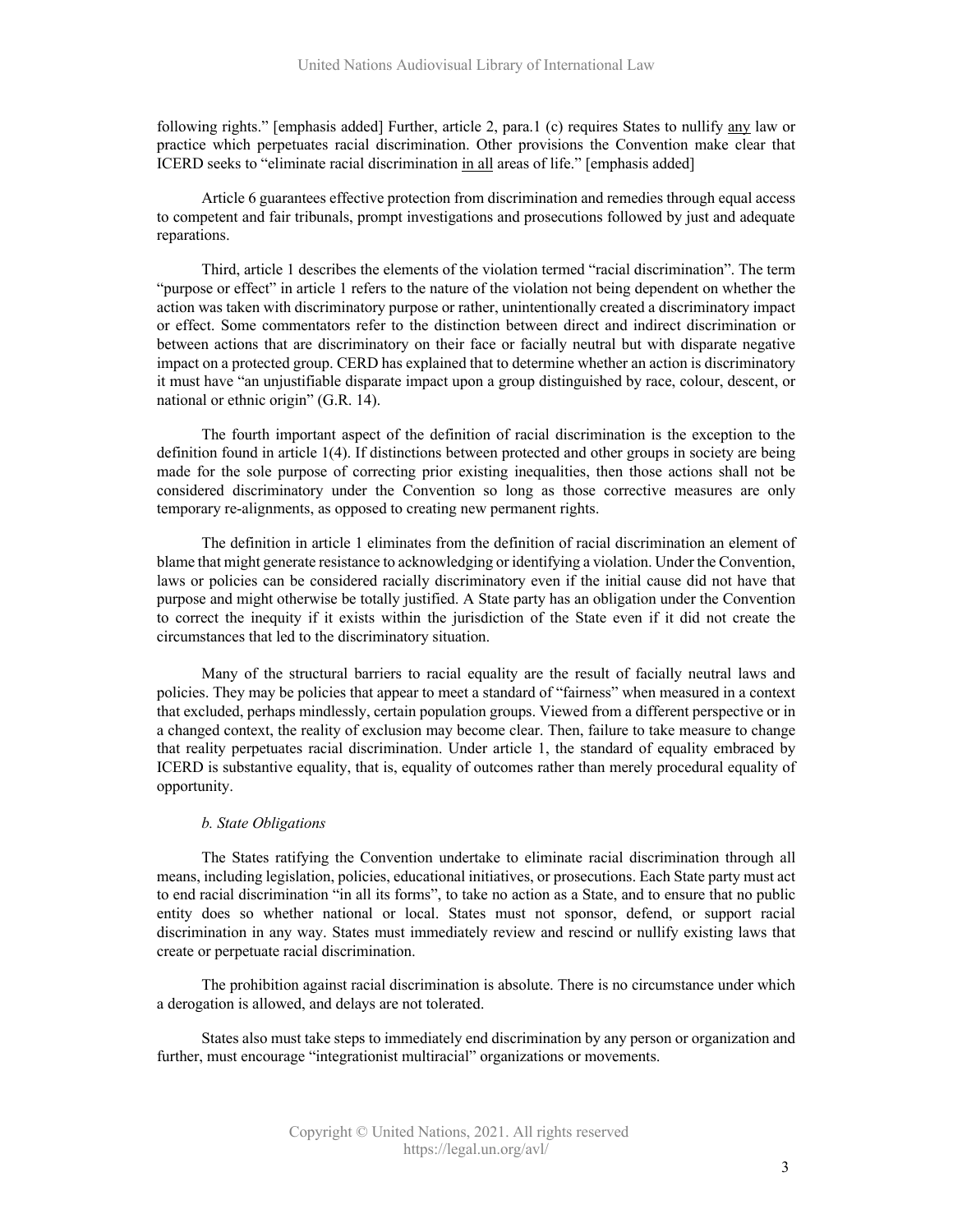Importantly, the Convention requires that situations of racial inequality be corrected by government initiatives termed "special or concrete measures". Depending on the country, such measures may also be referred to as affirmative action or positive action. Article 2(2) of ICERD mandates States to implement special measures for the sole purposes of eliminating substantive or de facto discrimination. The use of positive measures is central to addressing ICERD violations (G.R. 32). Those measures may be undertaken by legislation, regulations, tax initiatives or special incentives to private entities like schools or businesses.

Eliminating substantive discrimination often requires paying attention to groups that have suffered historical or persistent prejudice, measuring or assessing the gap in their "full and equal enjoyment of their rights" as against the majority population and then developing programs targeted to close that gap. Such measures are acceptable if they are temporary and proportional to address de facto or substantive discrimination.

Some countries, however, have been reluctant to undertake positive measures. The reluctance may be a fear of potential political backlash. Positive measures to redress discrimination must, by definition, target disadvantaged groups in society for what may appear to be preferential favors. Disadvantaged groups usually lack a prominent political voice. A well-considered strategy, however, should include substantial prior public education about why such measures are fair on the basis of remediation and how equality and full inclusion benefits the entire society. Also, it must be made clear that the programs are of a temporary nature.

Another possible reason for the reluctance of some countries to fulfill their obligation to adopt concrete positive measures may be that aptly crafted measures to address the inequalities must be based on accurate data that reveals the socio-economic inequalities suffered by the protected groups. Population data is especially important in revealing the existence of racial inequalities that violate ICERD. Data that is disaggregated based on identity groups within the population is essential.

CERD has often brought attention to the importance of data collection. Population statistics should be disaggregated by race, color, descent and ethnic or national origin, and sex. It should measure the socio-economic and cultural status of various groups and their participation in the political and economic development of the country (G.R. 32). Once implemented, disaggregated data can be used to assess the effectiveness of a corrective measure. States, however, have been reluctant to collect data for the purposes of addressing racial discrimination.

Some countries have objected that they lack the resources to collect such information on a country-wide level. Yet, most countries conduct a periodic census. Other countries argue that their history or values create difficulties to conduct a statistical survey that asks respondents to declare their racial identity. This issue is of particular sensitivity in Europe because of the history of Nazi Germany. To respond to these sensitivities, States parties are referred to the reports of the United Nations Statistical Commission which have developed methodologies for collecting such data while also protecting the privacy of participants.

While article 3 considers the obligation of States to condemn and prohibit apartheid and racial segregation, at the time that ICERD was adopted, apartheid in South Africa was being more effectively dealt with in other United Nations fora. In the United States, the post-Civil War regimes called Jim Crow laws, had been under sustained attack by the Civil Rights Movement which was resulting in national legislation. Consequently, article 3 principally has been referenced with respect to school segregation and patterns of residential segregation.

Article 3 creates the obligation to eradicate all practices of segregation which CERD emphasizes includes those imposed currently or in the past, by State action or by that of private persons or forces.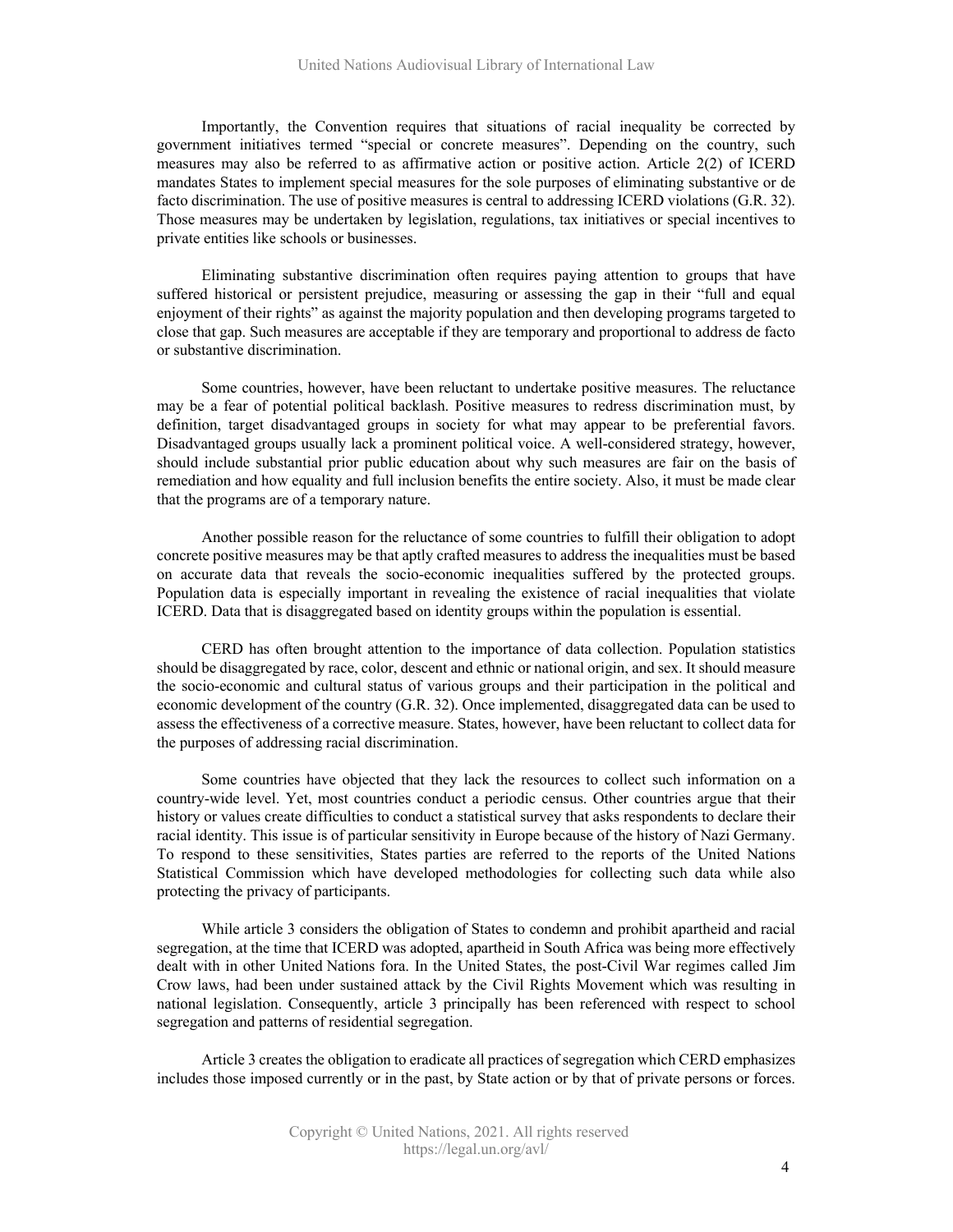Included are financial considerations that may be manipulated, like the practice of "redlining" which restricts or influences the availability of mortgage lending. Also included would be various forms of stigmatization that may mix racial bias with other forms of barriers (G.R. 19).

The situation of the Roma has perpetually presented serious concerns regarding segregation in access to education. In its General Recommendation on discrimination against the Roma, CERD gave a lengthy and nuanced statement of State party obligations to prevent violations of the right to education including bi-lingual and mother-tongue tuition, efforts to raise achievement levels of minority students, recruitment of school personnel from minority communities and the promotion of intercultural education (G.R. 27).

## *c. Hate Speech*

The spread and impact of racist speech and propaganda has been of particular concern to CERD. In recent years there has been an increase in the open and unapologetic dissemination of speech that trumpets notions of white superiority. It has spread unchecked through cyberspace and even mainstream political parties have based national electoral campaigns on thinly veiled racist platforms.

Article 4 of the Convention calls on States to condemn such propaganda based on theories of the superiority of one racial group over another in all forms and encourages national leaders to speak out against it. States must make it an offence punishable by law to disseminate such ideas, to incite racial hatred and acts of violence, as well as to give assistance or financing to such activities. These prohibitions also apply to public authorities or institutions (article 4(a) and (b)). Additionally, States should declare illegal organizations and all organized propaganda activities that promote racial hatred (G.R. 35).

Some have raised concerns about the conflict between article 4 and the guarantees of freedom of speech particularly under articles 19 and 20 of the Universal Declaration of Human Rights and articles 19 and 21 of the International Covenant on Civil and Political Rights. But, the careful wording of the chapeau of article 4 locates restrictions on hate speech as an inextricable piece of a body of rights that are indivisible, which must be given "due regard" as such. Additionally, ICERD explicitly recognizes the right to freedom of opinion and expression (article 5(d)(viii)).

#### *d. Measures to Combat Prejudices*

Article 7 of the Convention is often overlooked and under-utilized. It could be argued, however, that in its focus on the fields of "teaching, education, culture and information" it goes to the most important approaches to achieving the objectives of the Convention. Under article 7, States parties undertake to adopt measures to short circuit prejudices before they are deeply entrenched in society. The critical role played by misinformation and indoctrination is fully recognized by CERD, which considers it to be a root cause of hate speech (G.R. 35, paras. 30-44).

The States parties have an obligation to undertake effective measures to prevent the formation of prejudices by using positive methods such as public education campaigns, curricula in schools and cross-group cultural programs to promote understanding and the value of diversity. CERD has also recognized the importance of anti-racist training for law enforcement officers (G.R. 13).

At the same time, CERD's suggestion that the forces of discrimination that have robbed individuals, social groups, and entire societies of the full measure of human potential can be displaced by "understanding, tolerance and friendship" requires more convincing. However, to doubt that is to doubt the potential of the Convention as a whole and perhaps the entire human rights law project.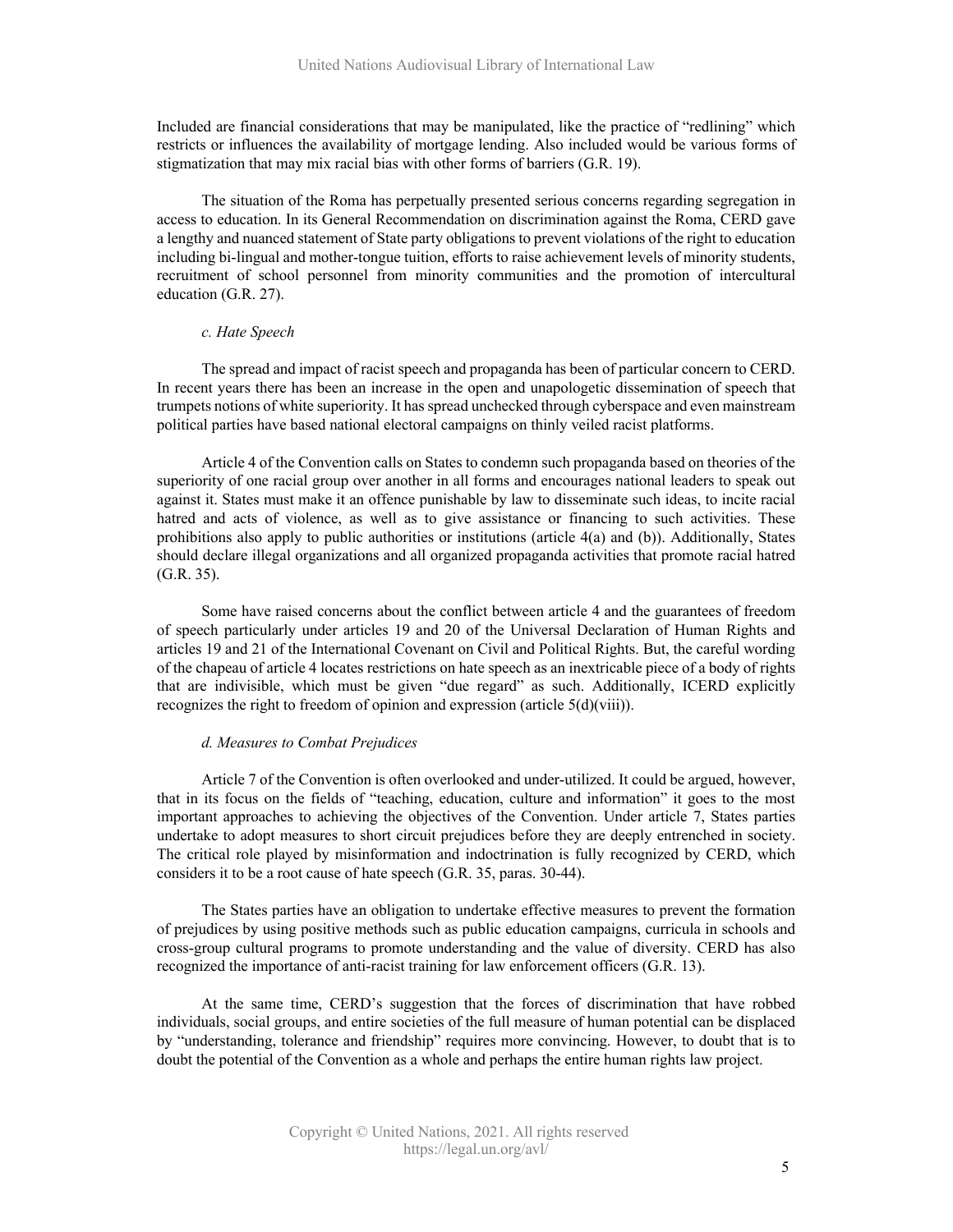#### **The Influence and Impact on Subsequent Developments**

As of the date of this writing, the Convention has been ratified by 182 States, with an additional 88 States joining as signatories. This means that the Convention reflects the norms of States from across all regions of the world, all legal systems, and religious traditions.

However, in some important ways the Convention was sidelined for many years while the primary item on the United Nations' agenda concerning racial discrimination was the continuing question of apartheid. The provisions of ICERD paid scant attention to apartheid as such. The sole mention of the word, which is in article 3, addresses it as a matter of domestic jurisdiction. However, apartheid in South Africa was treated as a matter of international peace and security not confined to the domestic jurisdiction of South Africa. The principal arena for that struggle within the United Nations was the General Assembly and the Security Council.

# **The Third World Conference Against Racism, Racial Discrimination, Xenophobia and Related Intolerance (Durban, 2001)**

With the end of apartheid and particularly with the Third World Conference against Racial Discrimination in Durban held in 2001, ICERD gained renewed attention. Central to the achievements of the Durban Conference was the admission by States that racial discrimination was a reality in all countries despite the defeat of *de jure* racial discrimination. The precedent-setting Durban Declaration and Programme of Action acknowledged the continuing role of historical injustices in creating the contemporary realities of racial inequalities. Attention was also given to the modern manifestations of racial injustices generated by the economies of globalization. Civil society groups from all regions of the globe found their place in the United Nations' vision of ending racism and became new constituencies for the work of CERD.

Non-governmental organizations now attend the sessions of CERD in great numbers in hopes that by applying the provisions of ICERD and dialoging with the States parties, their lived experiences of racial inequality will be unmasked and addressed. And they have found that although ICERD is over 50 years old, its text combines precision sufficient for legal application, while it also permits interpretations that cover realities not at the time foreseeable. In that way, it has been open to dynamic evolution, allowing it to grow and expand as a "living convention," applicable to modern manifestations of racial discrimination. And so, a new generation has found it to be relevant.

#### **The Unique Nature of the Convention**

A final point about the expanding influence of ICERD should be mentioned here. On 12 December 2019, the CERD issued its decision on jurisdiction in the Inter-State Communication submitted by the State of Palestine against Israel (the "Decision"). It is among the three first Inter-State Communications ever before human rights treaty bodies and therefore sets numerous precedents.

Israel protested that the CERD had no jurisdiction based on its non-recognition of the State of Palestine. The Decision affirming its jurisdiction rests heavily on the *jus cogens* and *erga omnes* nature of obligations that all States have to combat racial discrimination, which are customary rules codified in the Convention. That places it inherently among those rare treaties which seek to promote and protect the common good.

Such treaties establish an inter-locking web of States parties which have agreed to protect the common good by collective enforcement. They differ from other treaties which seek to protect the interests of individual States by establishing a network of bilateral commitments which are reciprocal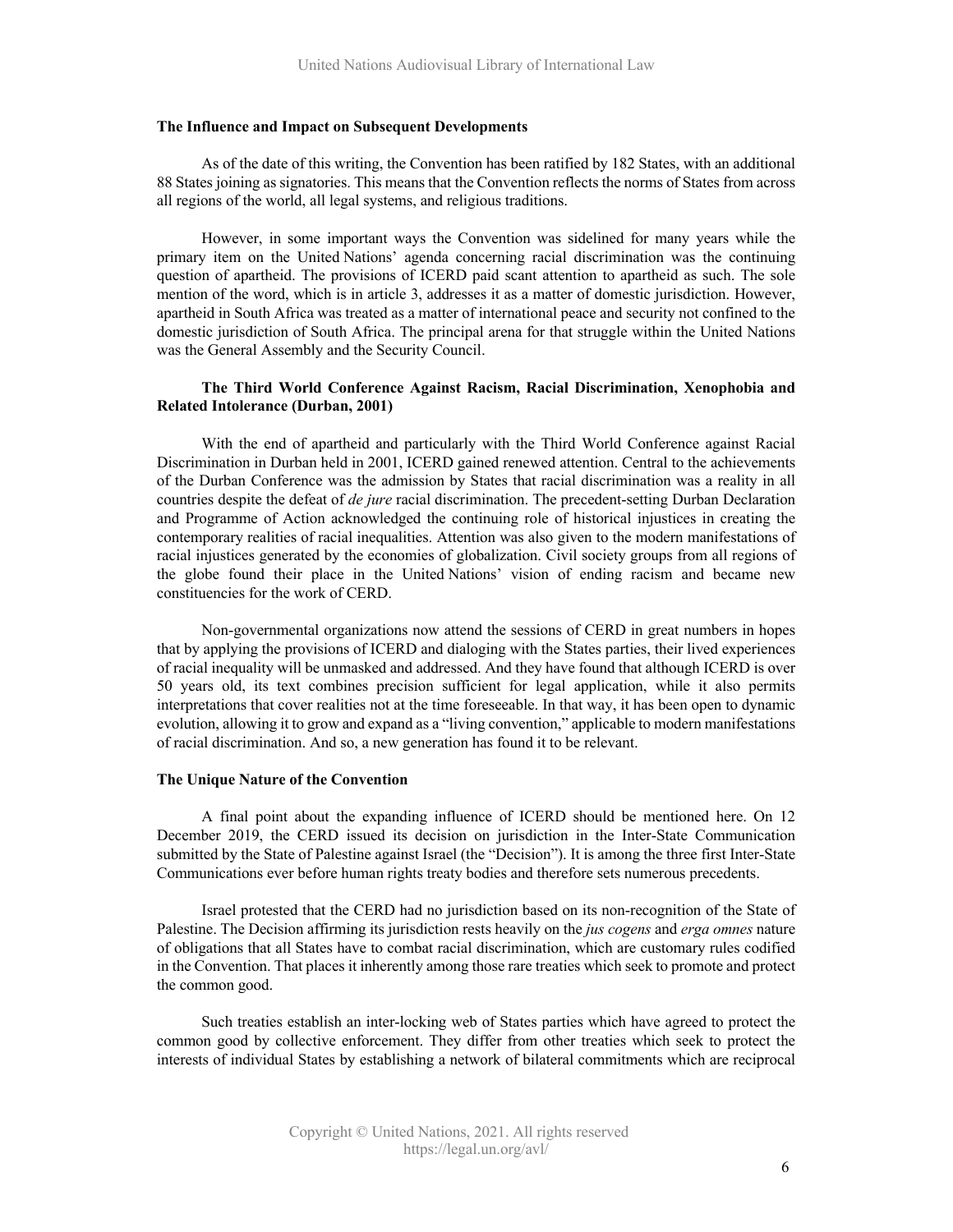between those States parties, permitting one party to exclude relations with another based on its own individual State interests.

Most modern human rights treaties fall in the former category, and hence are subject to a different legal order (Decision, paras. 3.26-3.30). Further, the Convention is in a special category even among human rights treaties because of the unique status of the norms prohibiting racial discrimination. A State party therefore cannot bar another State party, through unilateral action, from triggering an enforcement mechanism. This point is emphasized by the fact that unlike communication procedures in other human rights treaties, with the singular exception of the Convention on the Prevention and Punishment of the Crime of Genocide, under articles 11 to 13 of the Convention, States parties do not need to grant permission for the CERD to entertain Communications alleging its non-compliance with the Convention. It is an automatic mechanism that applies despite Israel's non-recognition of the State of Palestine as a State.

The obligations which States owe under articles 11 to 13 have the "common purpose of ensuring the effective prohibition of racial discrimination, an *erga omnes* norm, for the common good of the whole international community which cannot be derogated from by the unilateral action of one State party" (Decision, para. 3.43).

## **Conclusion**

The unique character of the Convention and its superior importance as recognized in the Decision will serve to elevate the regard given to the Convention going forward and the importance of the work of the CERD. In emphasizing that modern human rights treaties are not traditional multilateral treaties and are subject to a different legal order that features regimes of collective enforcement, the Decision highlights the possibility of new pathways for human rights enforcement. Additionally, the inter-State complaint mechanism authorized under articles 11 to 13 of the Convention will now be the focus of future efforts to address previously intractable failures of States to fulfill their obligations under the Convention.

*This Introductory Note was written in February 2021.*

#### **Related Materials**

## *A. Jurisprudence*

International Court of Justice, *Barcelona Traction, Light and Power Company, Limited*, Judgment, *I.C.J. Reports 1970,* p. 3 (paras. 33-34).

## *B. Documents*

Report of the Committee on the Elimination of Racial Discrimination, Annex III, Prevention of racial discrimination, including early warning and urgent procedures: working paper adopted by the Committee on the Elimination of Racial Discrimination (A/48/18, 15 September 1993).

General Recommendation No. 14 (on article 1, paragraph 1, of the Convention), paras. 1 and 2; in Report of the Committee on the Elimination of Racial Discrimination (A/48/18, 15 September 1993).

General Recommendation No. 19 (on article 3 of the Convention), para. 3; in Report of the Committee on the Elimination of Racial Discrimination, Annex VII (A/50/18, 22 September 1995).

General Recommendation No. 20 (on article 5 of the Convention), para. 10; in Report of the Committee on the Elimination of Racial Discrimination, Annex VIII (A/51/18, 30 September 1996).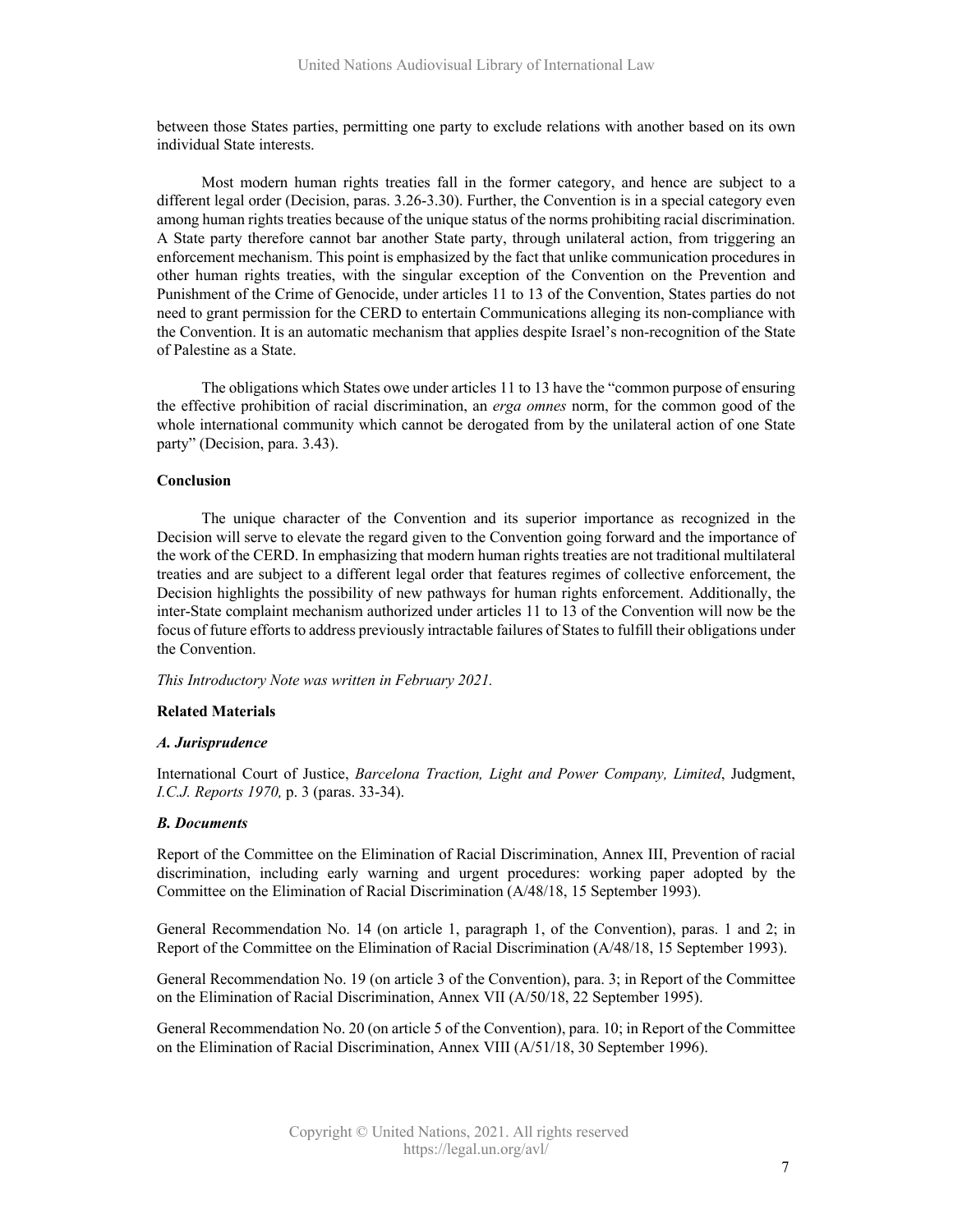General Recommendation No. 23 (on the rights of indigenous peoples), in Report of the Committee on the Elimination of Racial Discrimination, Annex V (A/52/18, 26 September 1997).

General Recommendation No. 24 (concerning article 1 of the Convention), para. 1; in Report of the Committee on the Elimination of Racial Discrimination, 2–27 August 1999, Annex V (A/54/18).

General Recommendation No. 25 (on gender-related dimensions of racial discrimination), paras. 3-6; in Report of the Committee on the Elimination of Racial Discrimination, 6-24 March 2000, Annex V  $(A/55/18).$ 

General Recommendation No. 27 (on discrimination against Roma), in Report of the Committee on the Elimination of Racial Discrimination, 31 July-25 August 2000, Annex V (A/55/18).

Report of the World Conference against Racism, Racial Discrimination, Xenophobia and Related Intolerance, 31 August - 8 September 2001 (A/Conf.189/12).

General Recommendation No. 29 (on article 1, paragraph 1, of the Convention (descent)), in Report of the Committee on the Elimination of Racial Discrimination, 5-23 August 2002 (A/57/18).

General Recommendation No. 30 (on discrimination against non-citizens), para. 4; in Report of the Committee on the Elimination of Racial Discrimination, 23 February-12 March 2004 (A/59/18).

General Recommendation No. 31 (on the prevention of racial discrimination in the administration and functioning of the criminal justice system), para. 7; in Report of the Committee on the Elimination of Racial Discrimination, 21 February – 11 March 2005 (A/60/18).

Committee on Economic, Social, and Cultural Rights, General Comment No. 20 (Non-discrimination in economic, social and cultural rights), para. 10 (E/C.12/GC/20, 2 July 2009).

General Recommendation No. 32 (the meaning and scope of special measures in the International Convention on the Elimination of All Forms of Racial Discrimination), paras. 7 and 12 (CERD/C/GC/32, 24 September 2009).

General Recommendation No. 34 (racial discrimination against people of African descent), para. 4; in Report of the Committee on the Elimination of Racial Discrimination, 8 August-2 September 2011, Annex 9 (A/66/18) and (CERD/C/GC/34, 3 October 2011).

General Recommendation No. 35 (combatting racist hate speech), para. 21; in Report of the Committee on the Elimination of Racial Discrimination, 12-30 August 2013, Annex 8 (A/69/18) and (CERD/C/GC/35, 26 September 2013).

Note by the Secretary-General, "Contemporary forms of racism, racial discrimination, xenophobia and related intolerance" (A/68/333, 19 August 2013).

General Recommendation No. 36 (preventing and combating racial profiling by law enforcement officials), paras. 4, 13, and 15; in Report of the Committee on the Elimination of Racial Discrimination, 16 to 24 November 2020, and (CERD/C/GC/36, 17 December 2020).

Committee on the Elimination of Racial Discrimination, Inter-State communication submitted by the State of Palestine against Israel (CERD/C/100/5, 12 December 2019). To be read in conjunction with CERD/C/100/3 and CERD/C/100/4.